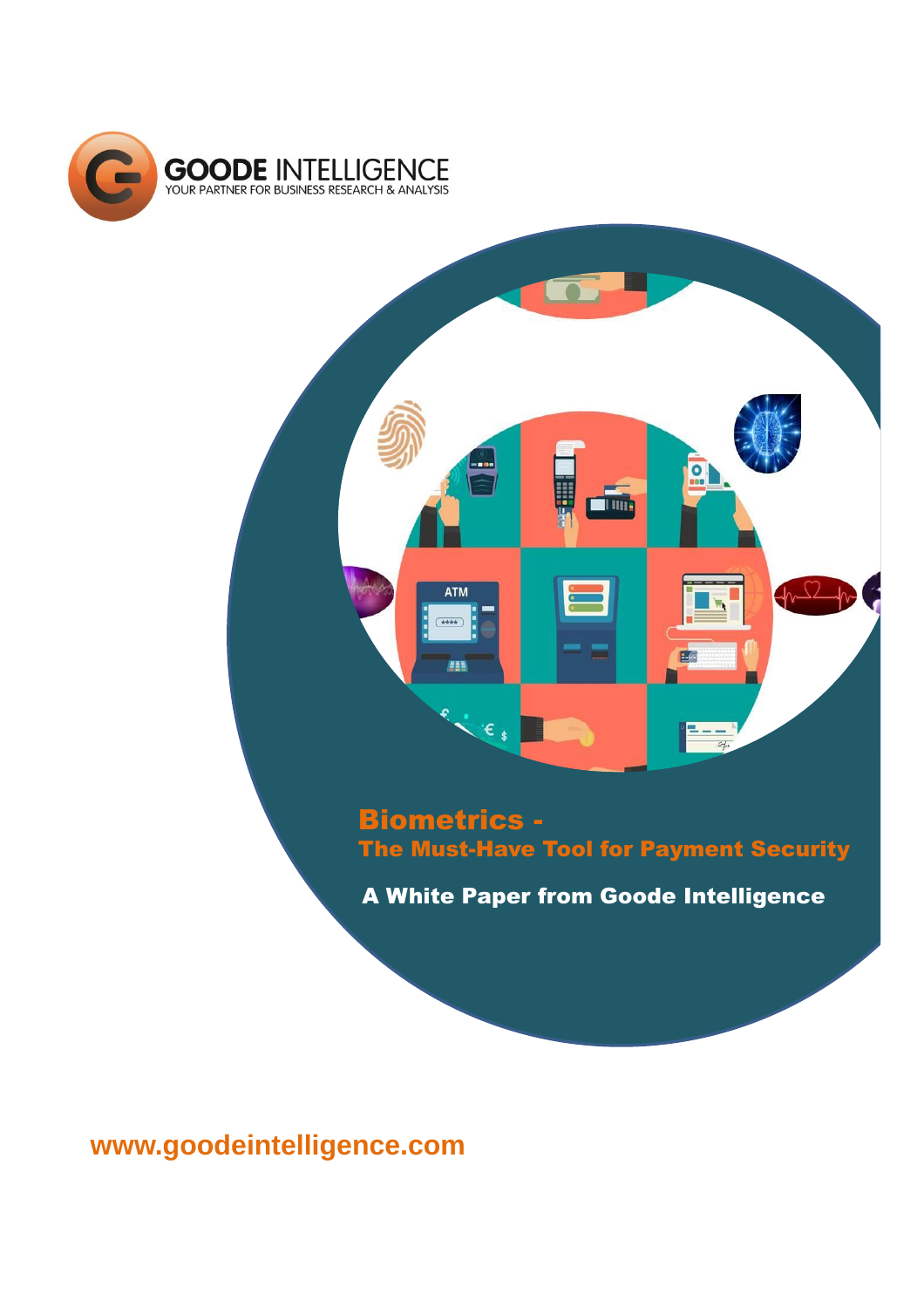| Alan Goode has asserted his rights under the Copyright, Designs                                                                                                                                                                                                                                                                                                                                                                                                                                                               | First Edition October 2015                              |
|-------------------------------------------------------------------------------------------------------------------------------------------------------------------------------------------------------------------------------------------------------------------------------------------------------------------------------------------------------------------------------------------------------------------------------------------------------------------------------------------------------------------------------|---------------------------------------------------------|
| and Patent Act 1988 to be identified as the author of this work                                                                                                                                                                                                                                                                                                                                                                                                                                                               | © Goode Intelligence                                    |
|                                                                                                                                                                                                                                                                                                                                                                                                                                                                                                                               | All Rights Reserved                                     |
| The views expressed in this report are not necessarily those of the<br>publisher. Whilst information, advice or comment is believed to be<br>correct at time of publication, the publisher cannot accept any<br>responsibility for its completeness or accuracy. Accordingly, the<br>publisher, author, or distributor shall not be liable to any person or<br>entity with respect to any loss or damage caused or alleged to be<br>caused directly or indirectly by what is contained in or left out of<br>this publication. | Published by:<br>Goode Intelligence<br>United Kingdom   |
| All rights reserved. No part of this publication may be reproduced,<br>stored in a retrieval system or transmitted in any form or by any<br>means, electrical, mechanical, photocopying and recording without<br>the written permission of Goode Intelligence.                                                                                                                                                                                                                                                                | www.goodeintelligence.com<br>info@goodeintelligence.com |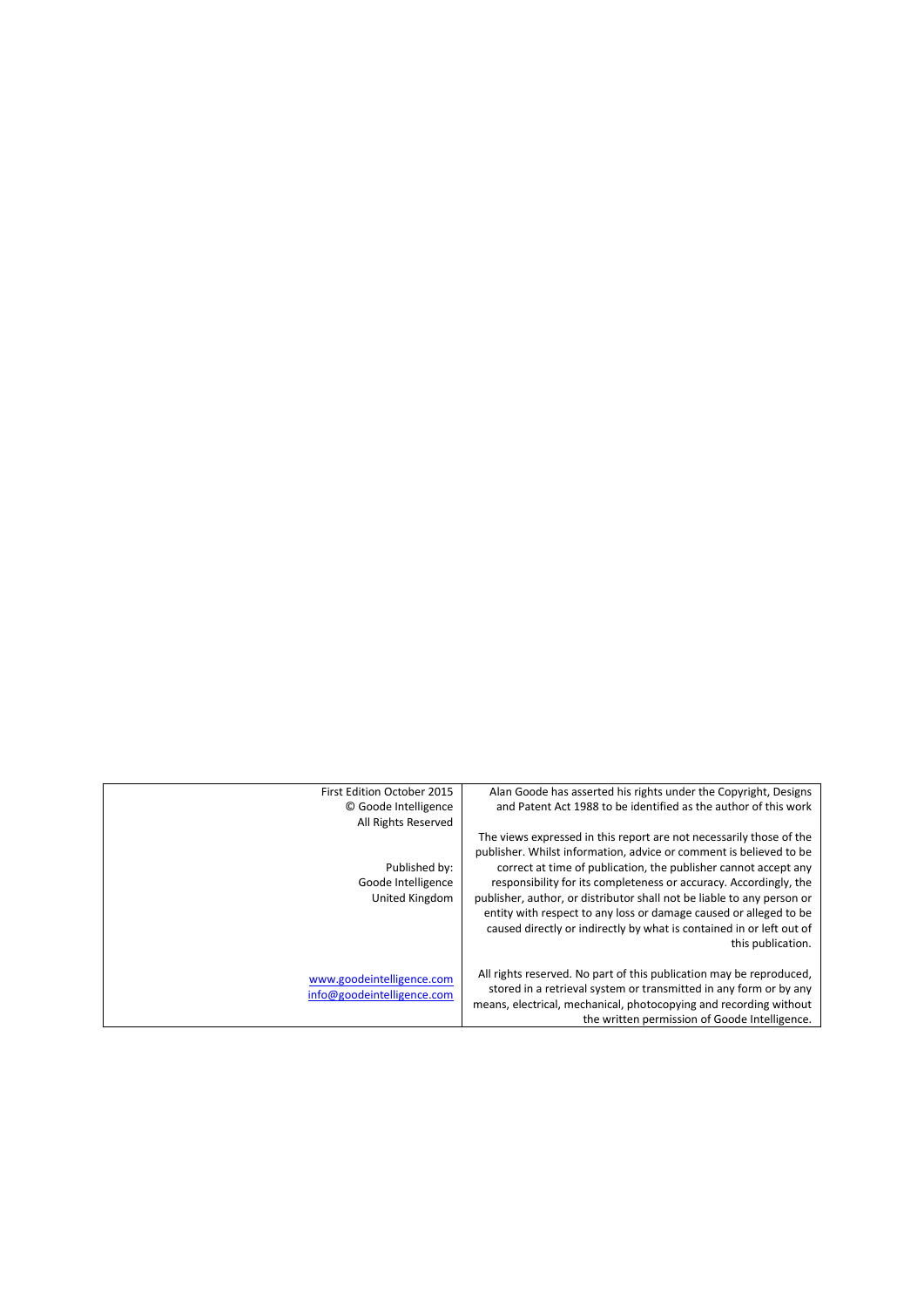

# **CONTENTS**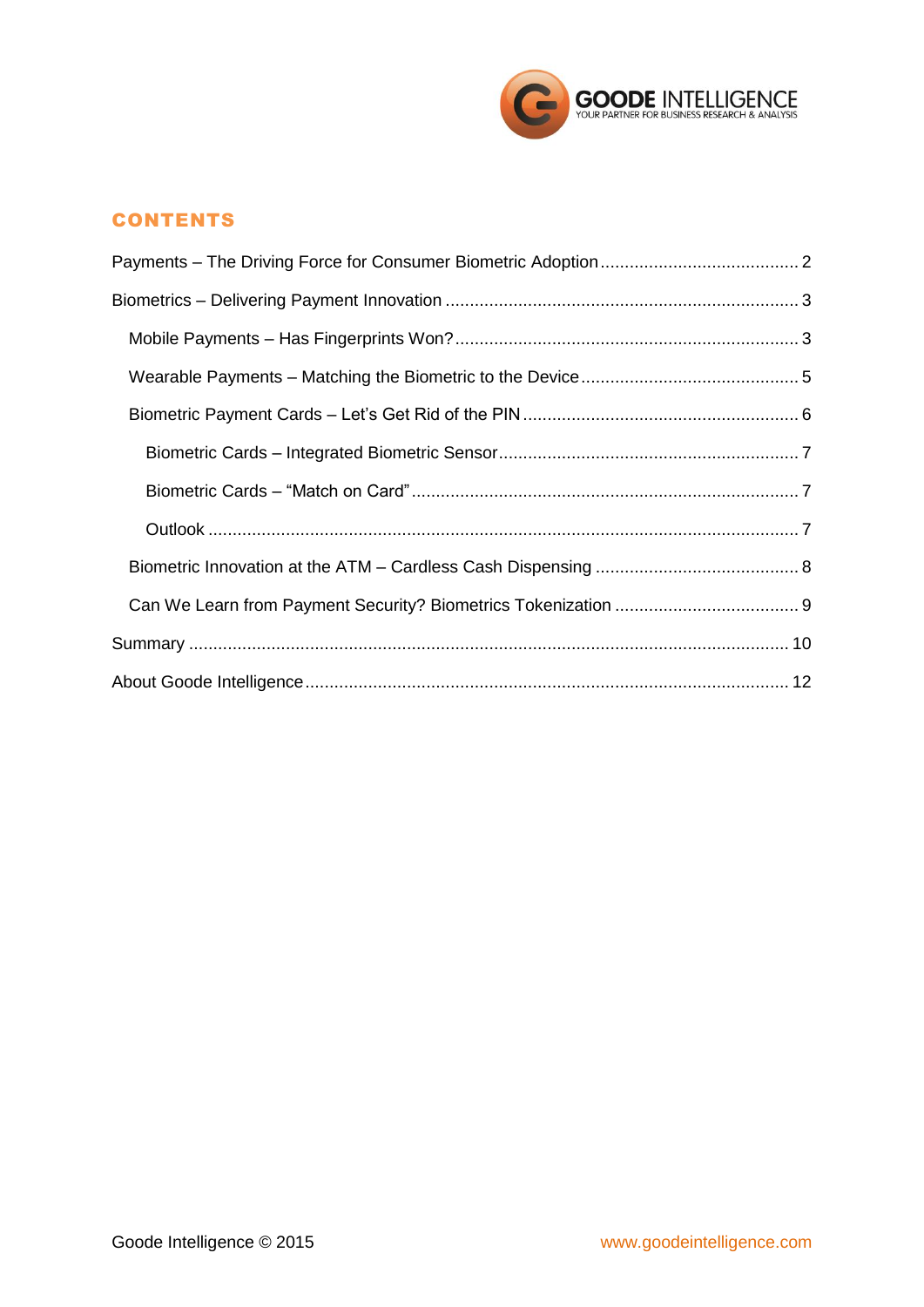**Payments are the major driving force for the wide-scale adoption of biometrics in the consumer market. Biometric systems are being adopted across a wide range of payment types with many different biometric technologies involved. This white paper from research and consultancy company Goode Intelligence (GI) explores the adoption of biometrics for payment security, drawing on recent published research on biometrics for payments.**

### <span id="page-3-0"></span>PAYMENTS – THE DRIVING FORCE FOR CONSUMER BIOMETRIC ADOPTION

Payments are a major driving force for the wide-scale global adoption of biometrics in the consumer market. Today, millions of customers (350 million plus during 2015) are using biometrics on a daily basis around the world to provide secure convenient user authentication and transaction authorisation with this theme is set to continue with a forecast of over three billion biometric payment users by 2020.<sup>1</sup>



Over Three Billion Biometric Payment Users by 2020

Mobile payments, both in-app and in-retail store, have been a major contributor to the adoption of biometrics. The need for [authentication] speed twinned with the ability to include payment authentication to contactless payments has resulted in fingerprint biometrics becoming the standard for the latest mobile payment and mobile wallet solutions. Smart mobile device manufacturers, including Apple (Apple Pay) and Samsung (Samsung Pay), and mobile platform owners (Apple, Google and Microsoft) are using biometrics to win the war of owning payment delivery for in-store transactions.

Mobile payments are an important driving force for biometric adoption but mobile is not the only payment method that is embracing biometric technology. Goode Intelligence's research has discovered that other payment methods, from cash to Bitcoin, have developed biometric solutions in an attempt to reduce growing levels of payment fraud and to enable the adoption of alternative payment solutions.

### **Goode Intelligence White Paper**

GI's white papers offer analyst insight from research extracted from primary sources including surveys, analyst reports, interviews and conferences.

## **GI Definitions**

### **Apple Pay:**

Apple's mobile wallet solution

**Samsung Pay:** Samsung's mobile wallet solution

**Bitcoin:** An alternative payment solution using

Blockchain technology

#### **Blockchain:** A

distributed database or ledger that is used by Bitcoin

-

<sup>&</sup>lt;sup>1</sup> Forecasts taken from "Biometrics for Payments – Payment Security Gets Personal; Market & Technology Analysis, Adoption Strategies and Forecasts 2015-2020" published by Goode Intelligence, October 2015: **[http://www.goodeintelligence.com/report-store/view/biometrics-for](http://www.goodeintelligence.com/report-store/view/biometrics-for-payments-payment-security-gets-personal-market-technology-analysis-adoption-strategies-forecasts-20152020)[payments-payment-security-gets-personal-market-technology-analysis-adoption-strategies](http://www.goodeintelligence.com/report-store/view/biometrics-for-payments-payment-security-gets-personal-market-technology-analysis-adoption-strategies-forecasts-20152020)[forecasts-20152020](http://www.goodeintelligence.com/report-store/view/biometrics-for-payments-payment-security-gets-personal-market-technology-analysis-adoption-strategies-forecasts-20152020)**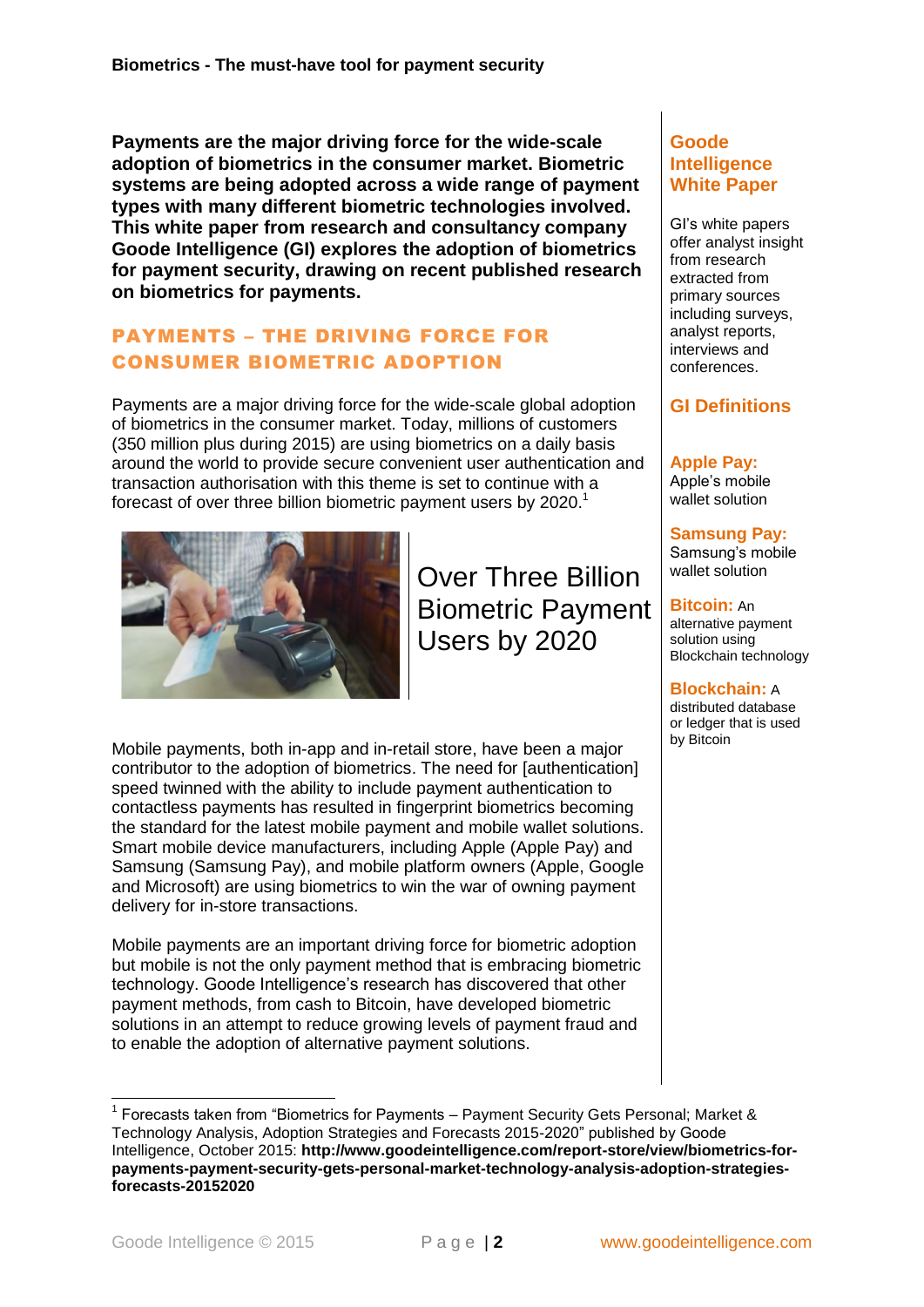## <span id="page-4-0"></span>BIOMETRICS – DELIVERING PAYMENT INNOVATION

There are a number of important trends currently happening in the world of payments that include:

- Rise in Mobile Payment and Wallet solutions
- Rise in Mobile Payment transactions
- The emergence of wearable payment solutions
- Steady reduction in use of cash for payments (although 48% of UK consumers still prefer cash to electronic)<sup>2</sup>
- Rise in Payment Fraud including:
	- o Card-Not-Present (CNP) fraud especially with eCommerce payments
	- o Fraud at the ATM
	- o Card provisioning fraud for mobile payments
- The emergence of alternative payment solutions including **Bitcoin**

Against this backdrop, we are seeing the pressing need to improve payment security and the desire to replace cumbersome user authentication mechanisms with solutions that are both convenient and can reduce the risks of identity theft. This is where biometrics is meeting both the needs of improved security and supporting new methods in how we pay for goods and services.

### <span id="page-4-1"></span>Mobile Payments – Has Fingerprints Won?

The use of smartphones as a payment tool has been in the pipeline since the early years of this century. A mixture of business issues (who owns the wallet and the customer) and security challenges meant that there were few successful examples outside of NTT DOCOMO in Japan. Back in 2004, DOCOMO really established the framework for biometric mobile payments when the Japanese mobile network operator (MNO) launched the i-mode FeliCa™ (an RFID chip similar to NFC) smart wallet service enabling smartphones to act as contactless credit cards at POS terminals. DOCOMO launched a number of Fujitsu supplied smartphones, including the F901iC (see image in right-hand column), that came equipped with swipe fingerprint sensors supplied by AuthenTec. It allowed customers to use their smartphones to pay for goods in physical stores and authorise the payments with their fingerprints.

In 2012 Apple paid \$356 million for AuthenTec and in September 2013 launched the iPhone 5S with the Touch ID fingerprint system.

A year later in October 2014, Apple launched Apple Pay in the USA enabling users with Touch ID and NFC enabled iPhones to use their phones to make payments in-store – 10 years after DOCOMO introduced biometric payments on smart mobile devices.

Apple Pay is probably the most successful contactless mobile payment

**NFC:** Near Field Communication is a set of protocols that enables devices to establish shortrange radio communications with each other.



#### **Touch ID:** A fingerprint

biometric solution implemented by Apple and available on the iPhone 5S, the iPhone 6, 6S, the iPhone 6 Plus, the iPhone 6s Plus, the iPad Air 2 and the iPad Mini 3.

-

 $2$  Cashless payments overtake the use of notes and coins. BBC, 21 May 2015: **<http://www.bbc.co.uk/news/business-32778196>**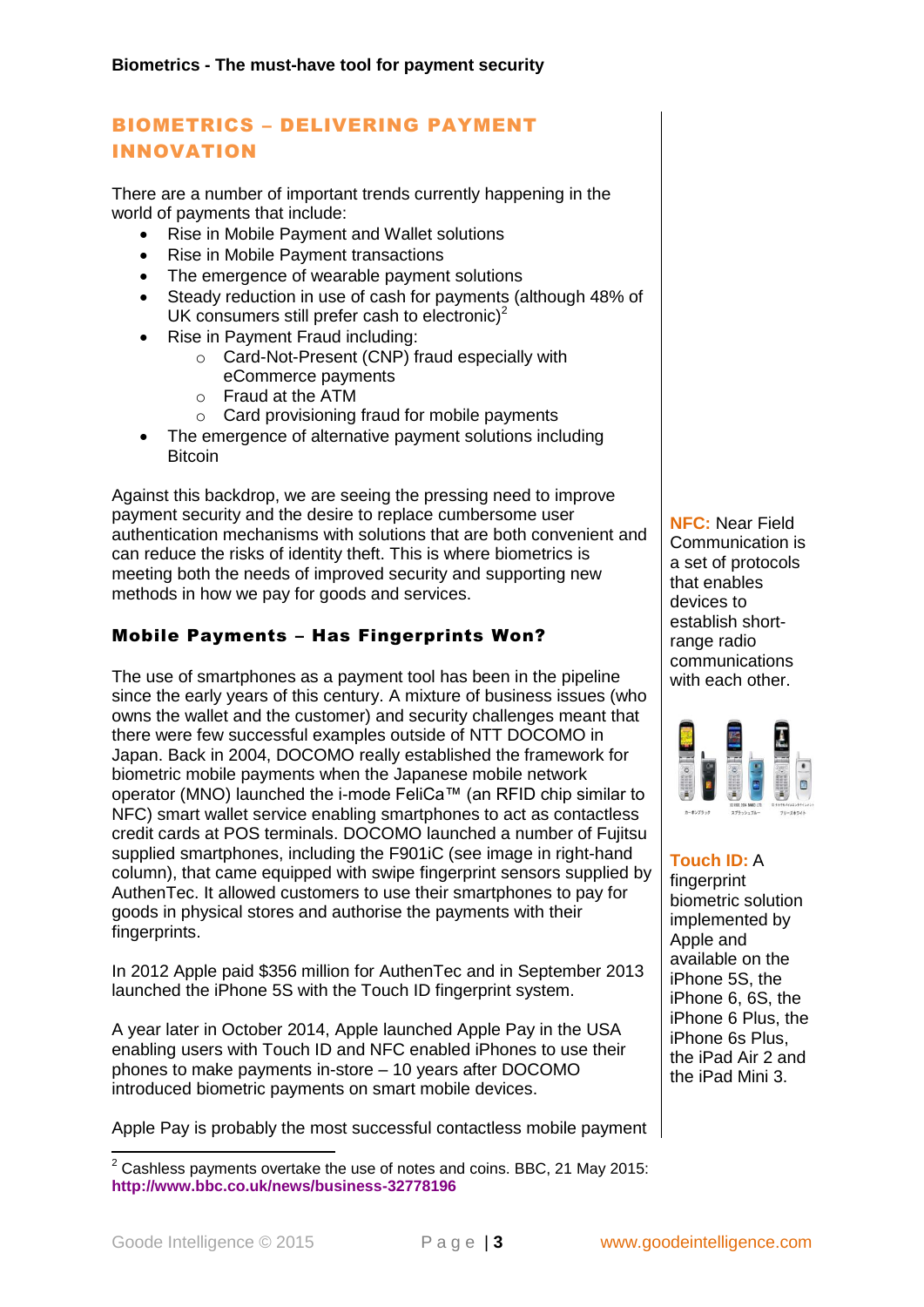#### **Biometrics - The must-have tool for payment security**

solution to date and much of its success is down to the frictionless user authentication experience that Touch ID fingerprint solution provides. The biometric authentication solution has also enabled Apple to negotiate favourable transaction fees with the payment scheme providers and issuing banks.

**Over 770 million Smart Mobile Devices with integrated fingerprint sensors by 2016**

**Goode Intelligence Forecasts<sup>3</sup>**

Fingerprint biometrics dominates the current payment biometric market with 50 percent of total users. By 2020, Goode Intelligence predicts that other non-fingerprint biometric modalities will dominate with 72 percent of payment biometric users (fingerprint down to 28 percent).<sup>4</sup>

Non-fingerprint biometric modalities that are being primed for mobile payments include:

- **Eye-Vein:** ZTE has integrated EyeVerify's EyePrint ID to some smartphones)
- **Face:** MasterCard are piloting 'Pay-by-Selfie' technology using a combination of facial recognition and voice and Jack Ma, Chairman, Alibaba, showcased a mobile facial recognition solution for Alipay in march 2015
- **Iris:** NTT DOCOMO is using Fujitsu Arrows smartphones that support Iris recognition and are using them for carrier billing payments in Japan. Microsoft Lumia smartphones are planning to use Iris with Microsoft's Hello biometric authentication solution
- **Voice:** Used as part of multi-modal biometric authentication and to enhance liveness detection in facial biometrics

Non-fingerprint biometric modalities offer payment providers and payment card issuers an opportunity to deploy mobile payment services that do not rely on the mobile manufacturers or mobile platform owner's built-in solution and still offer consumers a frictionless method of authorising payments on smart mobile devices. They could also enable retailers to own the payment environment in their own mobile apps.

 $\overline{1}$ 

 $3$  Taken from the Goode Intelligence analyst report "Mobile & Wearable Biometric Authentication Market Analysis and Forecasts 2014-2019: **[http://www.goodeintelligence.com/report](http://www.goodeintelligence.com/report-store/view/mobile-wearable-biometric-authentication-market-analysis-forecasts-20142019-2nd-edition)[store/view/mobile-wearable-biometric-authentication-market-analysis-forecasts-20142019-2nd](http://www.goodeintelligence.com/report-store/view/mobile-wearable-biometric-authentication-market-analysis-forecasts-20142019-2nd-edition)[edition](http://www.goodeintelligence.com/report-store/view/mobile-wearable-biometric-authentication-market-analysis-forecasts-20142019-2nd-edition)**

 $4$  Taken from the Goode Intelligence analyst report "Biometrics for Payments – Payment Security Gets Personal; Market & Technology Analysis, Adoption Strategies and Forecasts 2015-2020: **[http://www.goodeintelligence.com/report-store/view/biometrics-for-payments-payment-](http://www.goodeintelligence.com/report-store/view/biometrics-for-payments-payment-security-gets-personal-market-technology-analysis-adoption-strategies-forecasts-20152020)**

**[security-gets-personal-market-technology-analysis-adoption-strategies-forecasts-20152020](http://www.goodeintelligence.com/report-store/view/biometrics-for-payments-payment-security-gets-personal-market-technology-analysis-adoption-strategies-forecasts-20152020)**  *(Note that these figures are for all payment types not just Mobile).*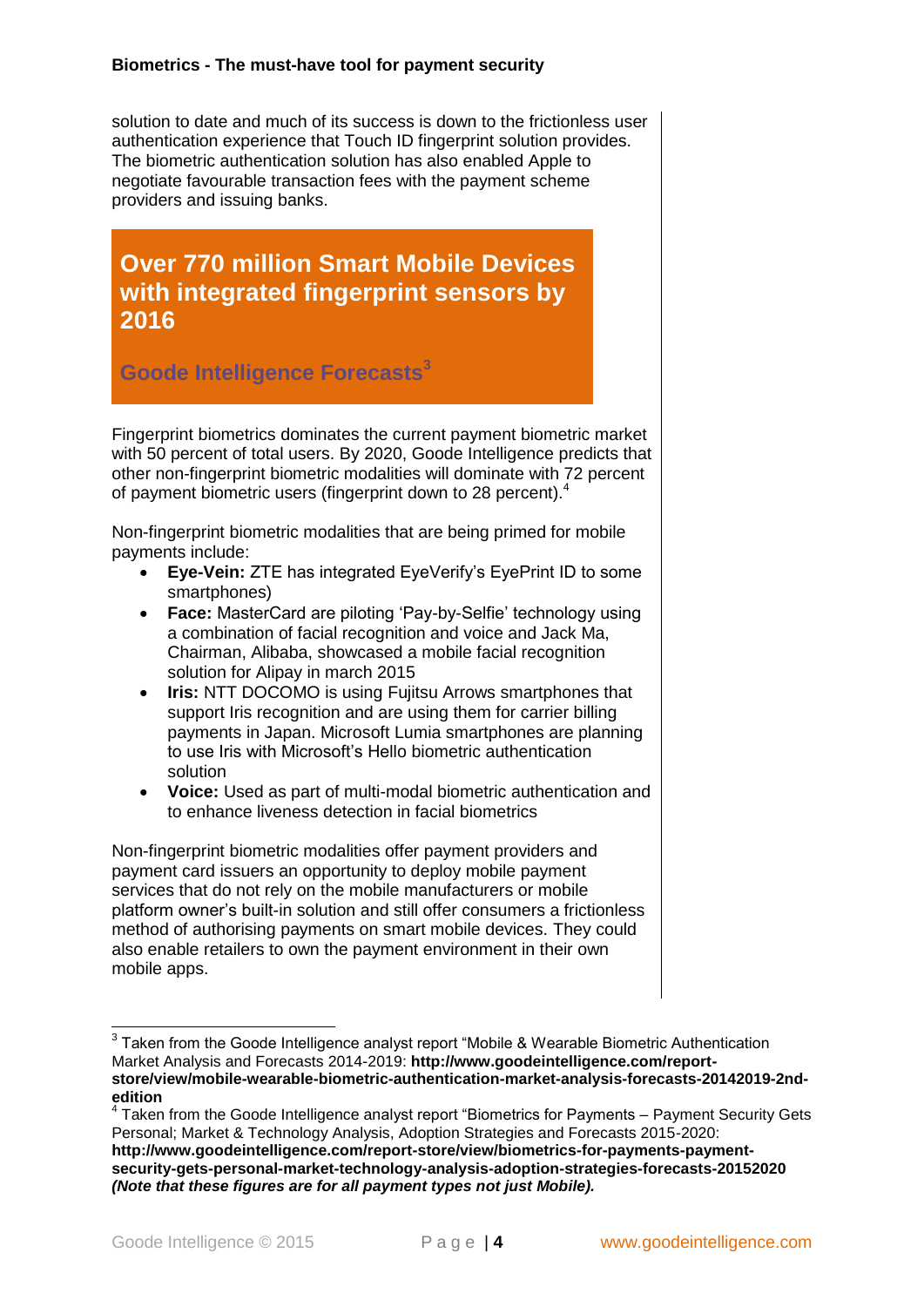## <span id="page-6-0"></span>Wearable Payments – Matching the Biometric to the Device



What is imperative to the success of a biometric deployment is choosing the most appropriate biometric modality to match the device and the context of its use. Fingerprint sensors, especially touch sensors, have been so successful for smartphones and mobile payments because touch is such a natural interaction with these devices.

# **By 2019 over 932 million wearable devices will be sold**

Payment services providers are turning to wearable devices, especially bands and smart watches, to support payments for in-store transactions.

Biometric identification is currently not supported for wearable payments but there is an opportunity to integrate certain biometric modalities to enable robust user identification.

One biometric modality that is suited to wearable devices is heartbeat biometrics and this is currently available on the Nymi band. Nymi's Heartbeat ID is being used in proof-of-concepts (POC) and pilots by a number of financial institutions a payments pilot with MasterCard and a number of Canadian banks including TD Bank and the Royal Bank of Canada.

It also has the capability to be used to store a user's Bitcoin in a native biometric wallet with the private key tied to a unique ECG biometric signature.

Nymi is the not only vendor using an ECG, **[B-Secur](http://www.b-secur.com/)** is developing biometric authentication solutions based on this heart-based modality.

#### **The Nymi Band**

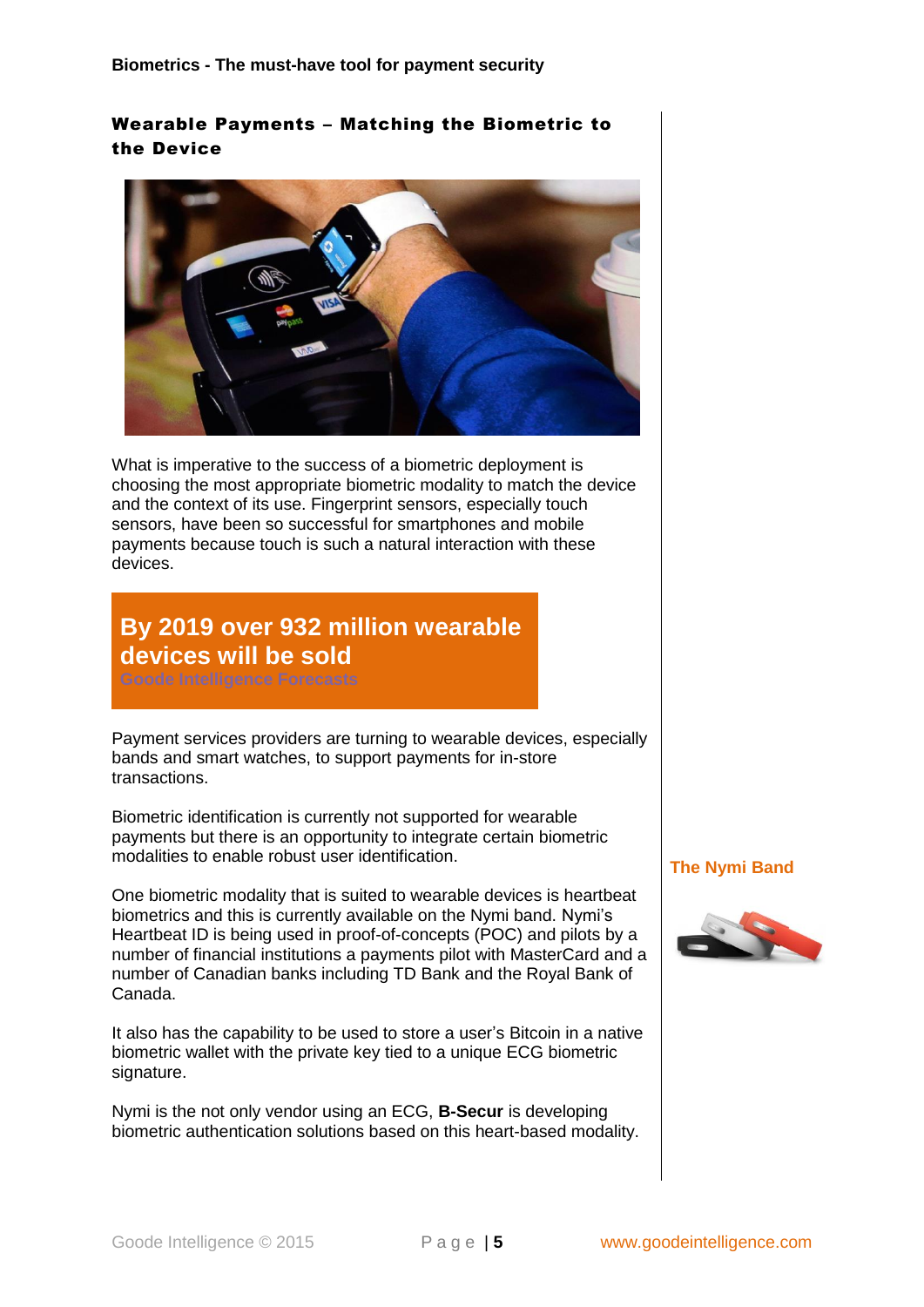# <span id="page-7-0"></span>Biometric Payment Cards – Let's Get Rid of the PIN

The payment card (credit or debit) is one of the most popular ways in which consumers pay for goods and services enabling them to make payments in-store, online and even withdraw cash from an ATM. There are estimates that over 1.5 billion smartcards were used for payments worldwide during 2014.

As a result of its popularity, payment and banking cards have been widely targeted by criminals. The payments industry has responded by introducing security technology to counteract attacks when they happen. One such security technology, 'chip-and-PIN' or 'chip-andsignature'– a result of EMV standards – has resulted in reduced levels of fraud at the retail Point-of-Sale (POS) and ATM.

Card skimming is still possible in POS and ATM machines that have been tampered with as some card issuers will poorly implement EMV or put cardholder data on the magnetic stripe that can be easily read with inexpensive skimming devices.

**Card Not Present (CNP) fraud increased by 10% from £301m in 2013 to £331m in 2014 in the LIK<sup>5</sup>** 



A consequence of improved card security has seen increases in fraud cases in payment scenarios where the chip cannot be read – Card-Not-Present (CNP) transactions. This includes telephone and mail-order shopping but more frequently when making payments online (eCommerce). For online, the response from the card industry has been 3D-Secure; an additional layer of user authorisation based on certain characters from a user passcode.

An emerging technology that can be added to the payment industry security toolkit is biometric cards. There are a number of deployment choices for biometric cards, the two main ones being integrating a biometric sensor (usually a fingerprint sensor) into a smartcard and capturing the biometric on an external sensor and then storing the template on a chip card (smartcard).

**EMV:** Europay, MasterCard and Visa; the three payment schemes that created the EMV standard, a technical standard for smart payment cards. EMV cards store their data on integrated circuits (chips) rather than magnetic stripes. EMV cards can be contact or contactless.

**CNP:** A card not present transaction is a payment card transaction made where the cardholder does not or cannot physically present the card for a merchant's physical examination.

#### **3D-Secure:** Three

Domain Server is an additional fraud prevention scheme that involves three parties (retailer, acquiring bank and the card scheme) to reduce eCommerce fraud.

 5 Plastic fraud figures, The UK Cards Association: **[http://www.theukcardsassociation.org.uk/plastic\\_fraud\\_figures/index.asp](http://www.theukcardsassociation.org.uk/plastic_fraud_figures/index.asp)**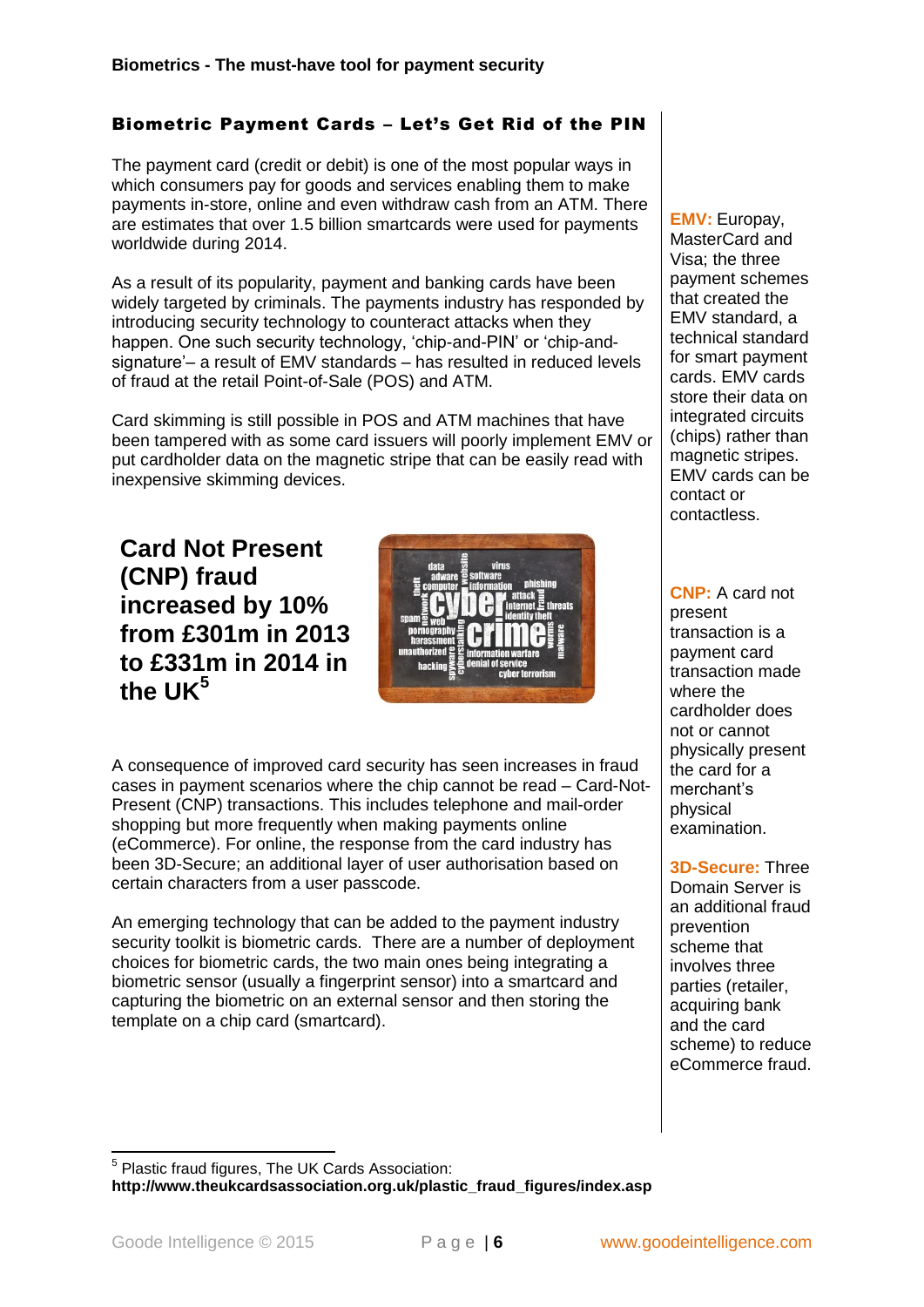#### <span id="page-8-0"></span>Biometric Cards – Integrated Biometric Sensor

This is emerging technology and currently there a number of vendors bringing their biometric cards to market for banking and payment use. Much of the initial activity is in the payments sector but as most smartcards issued by banks are dual use they can be used to access services from ATMs.

The specialist biometric card companies include **[Zwipe,](http://www.zwipe.no/) [SmartMetric](http://www.smartmetric.com/)** and **[Cardtech.](http://www.card-tech.it/en)** Zwipe has been involved in payment trials with MasterCard.



#### <span id="page-8-1"></span>Biometric Cards – "Match on Card"

An important catalyst for the adoption of biometric cards in "match on card" mode has been Visa's announcement in September 2015 that they have introduced a new specification to use biometrics with chip card transactions. The specification can enable palm, voice, iris, or facial biometrics. This technology framework is designed to work with the EMV chip industry standard to help ensure open, globally interoperable solutions. The architecture Visa has designed enables fingerprints to be securely accepted by a biometric reader, encrypted, and then validated.

The specification supports "match-on-card" authentication where the biometric is validated by the EMV chip card and never exposed or stored in a central database. Issuers can optionally validate the biometric data within their secure systems for transactions occurring in their own environments, such as their own ATMs. Visa will offer to contribute the technology to **[EMVCo](https://www.emvco.com/)**, the global technical body that manages the EMV Specifications, to further develop and administer the standard for the benefit of the entire payment industry.

#### <span id="page-8-2"></span>**Outlook**

There may be a shift towards the use of mobile and wearable devices for payment purposes but banking and payment cards are a dominant form of payment and, like cash, will be used by hundreds of millions of people worldwide for many years to come. Biometric cards are an evolutionary security feature and will play an important role in improving usability and reducing fraud. Biometric Payment card forecasts are included in Goode Intelligence's Biometric for Payments analyst report.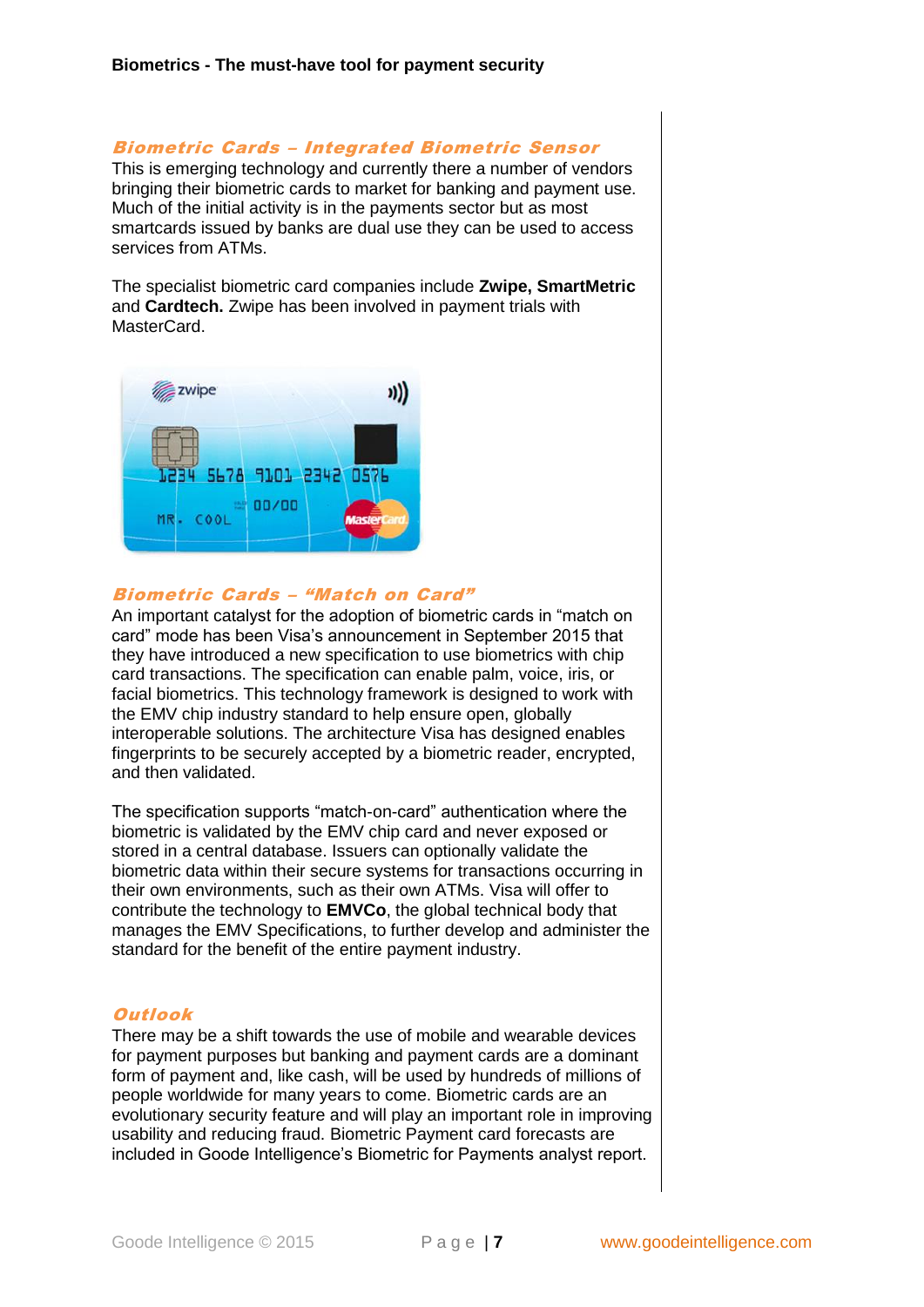# <span id="page-9-0"></span>Biometric Innovation at the ATM – Card-less Cash **Dispensing**

Cash is going nowhere anytime soon and is still a very important form of payment. Ensuring that customers can conveniently and securely access their bank accounts to get cash from ATMs is incredibly important.

Unfortunately where there is money there will be criminals intent on defrauding customers of their hard-earned cash. Financial institutions and ATM network providers must ensure that they implement enhanced security mechanisms to prevent fraudulent access to their customer's bank accounts when using ATMs. Card skimming, distraction and coercion attacks all undermine the ability for them to do so.

One such security mechanism is being provided by biometric authentication platform provider **[Hoyos Labs](http://www.hoyoslabs.com/)**. The company is the inventor of the **[IEEE Biometric Open Protocol Standard \(BOPS\)](https://standards.ieee.org/develop/wg/BOP.html)** and has adopted this standard for their biometric authentication platform, including the HOYOSID biometrics-based identity assertion identity platform.

In an attempt to solve the problem of ATM Skimming, Hoys Labs has developed a mobile-based biometric solution that allows bank customers to withdraw cash using smartphones.

Hoyos Labs 1U™ ATM is a software platform that allows bank customers to access their accounts via ATMs using biometrics on smartphones. There is no need for cards or for the customer to enter in a PIN at the ATM as the entire authentication occurs on the customer's smartphone.

It works by using facial recognition in a mobile biometrics app supplied by Hoyos Labs:

- 1. ATM customers scan a verified QR code that is displayed on the ATM screen using their smartphones
- 2. They are then prompted to authenticate themselves biometrically using facial recognition (using the smartphone's camera)
- 3. Once they have been authenticated they can then use the ATM to access services and withdraw cash

<span id="page-9-1"></span>The Hoyos Labs solution is compatible with existing ATM platforms and does not need any hardware to be installed on the ATMs.

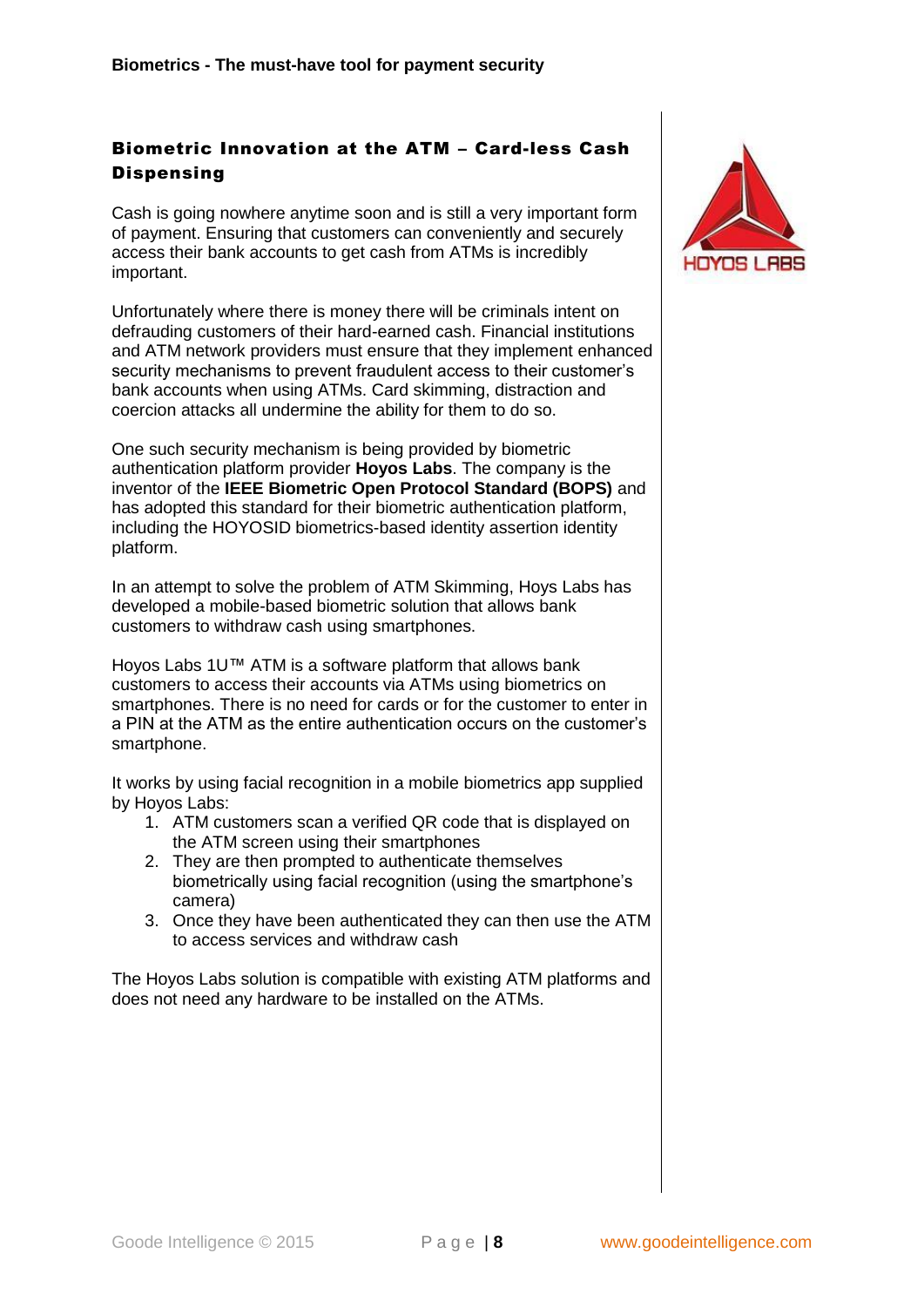### Can We Learn from Payment Security? Biometrics Tokenization

Payment tokenization has played a major part in securing stored card data and has played an important role in enabling secure mobile payments, including Apple Pay.

Tokenization is a security mechanism that has prevented sensitive payment data, including a card primary account number (PAN), from falling into the wrong hands. Biometric data, including templates, is also very sensitive data and must be protected at rest and in transit. Biometric data will be attacked and there will be occasions, as with the case of the hack on the Office of Personnel Management that led to millions of US government fingerprint records being stolen, when biometric data is stolen.

Can the Biometrics industry learn from the payment sector and tokenize valuable biometrics data. One vendor that has developed a biometric tokenization platform is **[HYPR Corp](https://www.hypr.com/)**.



The platform does not store biometric data on a centralised server and uses a combination of biometric signatures and public key cryptography to support end-to-end biometric tokenization. The HYPR platform is built on four guiding principles that the company calls *The Four Laws of Biometric Tokenization*:

- 1. No third party should be allowed to centralise storage of biometric credentials
- 2. Biometric data should remain isolated from the Operating System on a user's device
- 3. End users should have full control in choosing what biometric authenticators they will utilise
- 4. Relying parties should be able to choose between BYOD or specialised tokens for authentication

The company has created a solution to secure Bitcoin and other digital currency platforms. The HYPR biometric security platform could be used to biometrically validate Bitcoin transactions. The vast majority of Bitcoin breaches involve the theft of private keys. The proper storage and access to these private keys is of the utmost importance, but unfortunately, most private keys are protected with passwords. Time and again, passwords have proven grossly insufficient for security. HYPR allows for a password-less experience with added security controls, however, which means this type of breach could be avoided.

### **Tokenization:**

The process of substituting sensitive card data with a nonsensitive equivalent, referred to as the token. For Payment Tokenization the PCI Council defines it as "a process by which the primary account number (PAN) is replaced with a surrogate value called a token"

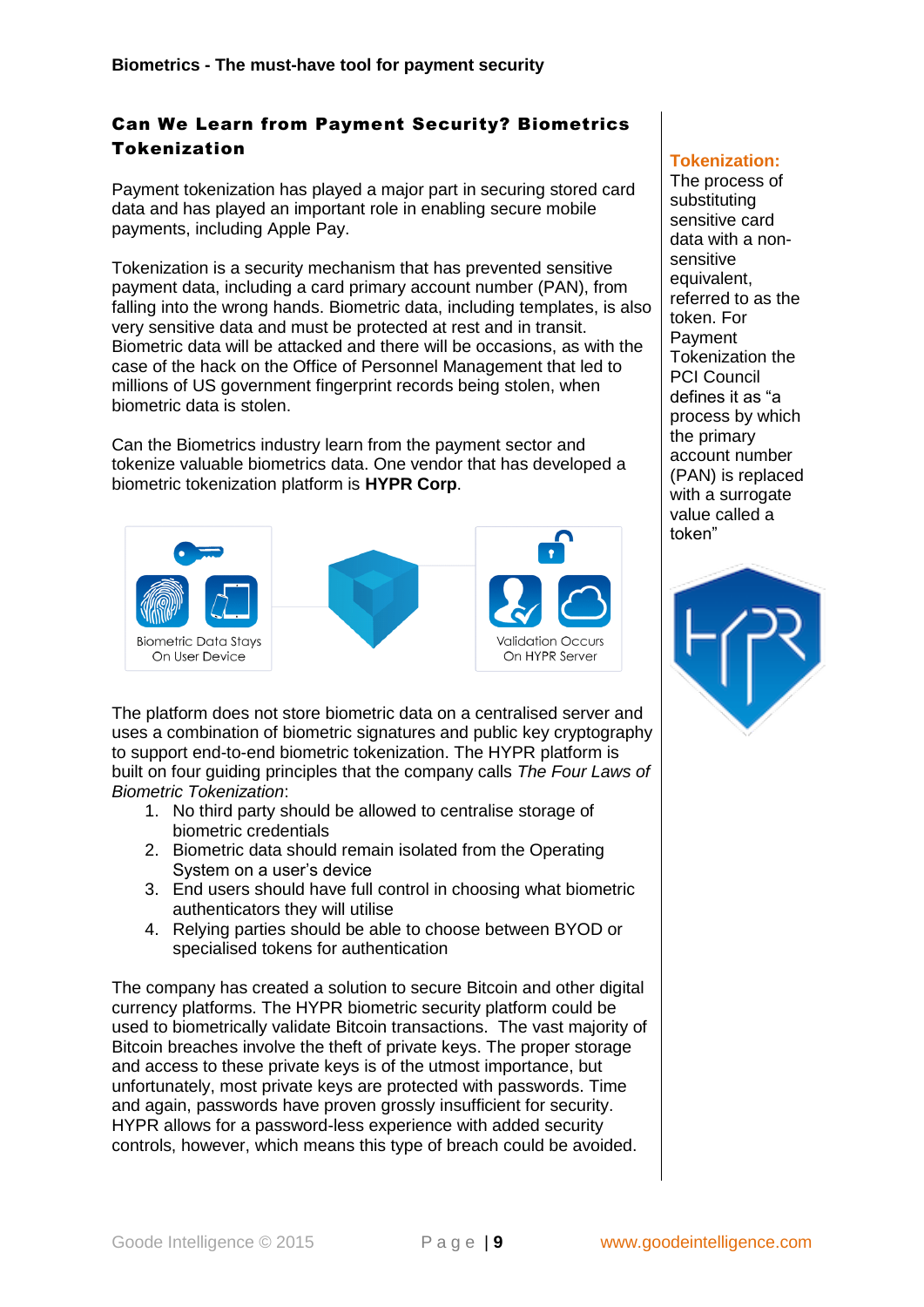### <span id="page-11-0"></span>SUMMARY

Innovation in biometric technology is providing payments with a particularly personal security experience and enabling new methods in which we pay for goods and services in a variety of payment scenarios.

It's not about if biometrics are adopted to protect payment services but when and if traditional payment service providers do not adopt biometrics then it is a question of how long they can remain relevant

Biometric systems are being adopted across a wide range of payment types in all parts of the world; from traditional, including cash, to emerging methods that leverage consumer technology, mobile and wearable devices.

Emerging payment solutions are leveraging biometric security to gain a market edge and traditional payment providers are investigating how biometrics can keep them competitive and even to remain relevant.

This white paper has used content from the Goode Intelligence analyst report entitled "**[Biometrics for Payments –](http://www.goodeintelligence.com/report-store/view/biometrics-for-payments-payment-security-gets-personal-market-technology-analysis-adoption-strategies-forecasts-20152020) Payment Security Gets [Personal; Market & Technology Analysis, Adoption Strategies and](http://www.goodeintelligence.com/report-store/view/biometrics-for-payments-payment-security-gets-personal-market-technology-analysis-adoption-strategies-forecasts-20152020)  [Forecasts 2015-2020](http://www.goodeintelligence.com/report-store/view/biometrics-for-payments-payment-security-gets-personal-market-technology-analysis-adoption-strategies-forecasts-20152020)**".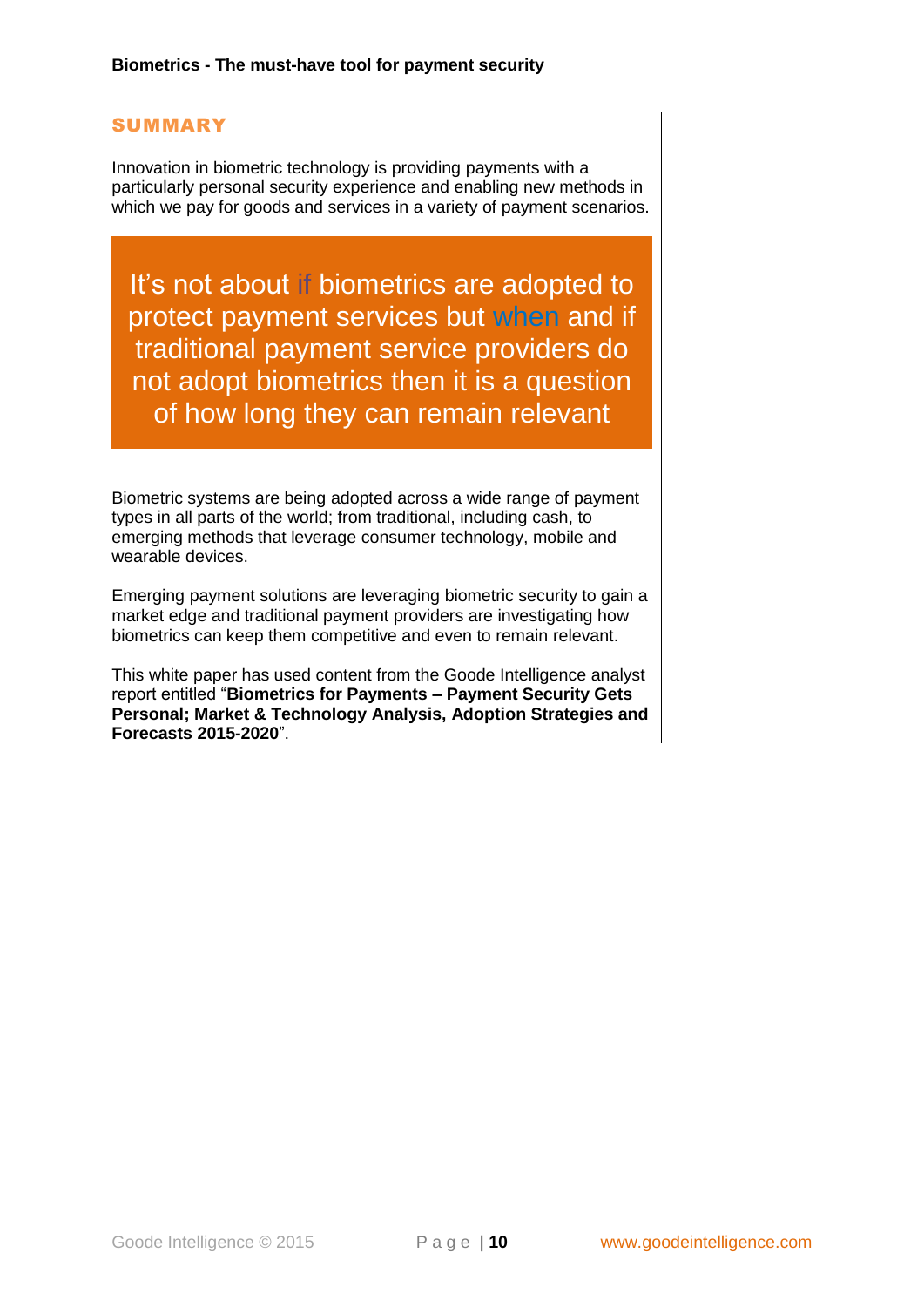# BIOMETRICS FOR PAYMENTS – PAYMENT SECURITY GETS PERSONAL; MARKET & TECHNOLOGY ANALYSIS, ADOPTION STRATEGIES AND FORECASTS 2015-2020

**Biometrics for Payments – [Payment Security Gets Personal; Market & Technology](http://www.goodeintelligence.com/report-store/view/biometrics-for-payments-payment-security-gets-personal-market-technology-analysis-adoption-strategies-forecasts-20152020)  [Analysis, Adoption Strategies & Forecasts 2015-2020](http://www.goodeintelligence.com/report-store/view/biometrics-for-payments-payment-security-gets-personal-market-technology-analysis-adoption-strategies-forecasts-20152020)** is a 243 page analyst report that provides detailed analysis of the adoption of biometrics for payments.

This comprehensive report includes a review of current global adoption, market analysis including key drivers and barriers for adoption, interviews with leading stakeholders, technology analysis with review of key biometric technologies and profiles of companies supplying biometric systems for companies operating in the payments industry plus forecasts (regional and global) for users, revenue, transaction volume and value within the six-year period 2015 to 2020.

The report investigates the global adoption biometrics by banks across traditional and emerging payment types including *In-store (Biometric integrated POS terminals), eCommerce Payments, Mobile Payments, Wearable Payments, Bitcoin and ATMs.*

Goode Intelligence reveals the most popular biometric technologies that are being adopted across each payment type and introduces emerging biometric systems that are beginning to be piloted by some of the most innovative financial institutions across the world; these include F*ingerprint, Voice, Behavioral, Face, Finger-Vein, Palm Vein, Eye (Iris and Eye-Vein) and Heart.* Mobile Payments has been one of the driving forces for biometric adoption for payments and has been in instrumental for explosive growth for the vendors that are serving this sector – see user forecast for the adoption of mobile biometric payments in Chart 1 below.



### **Chart 1: Mobile Biometric Payment Users (m)**